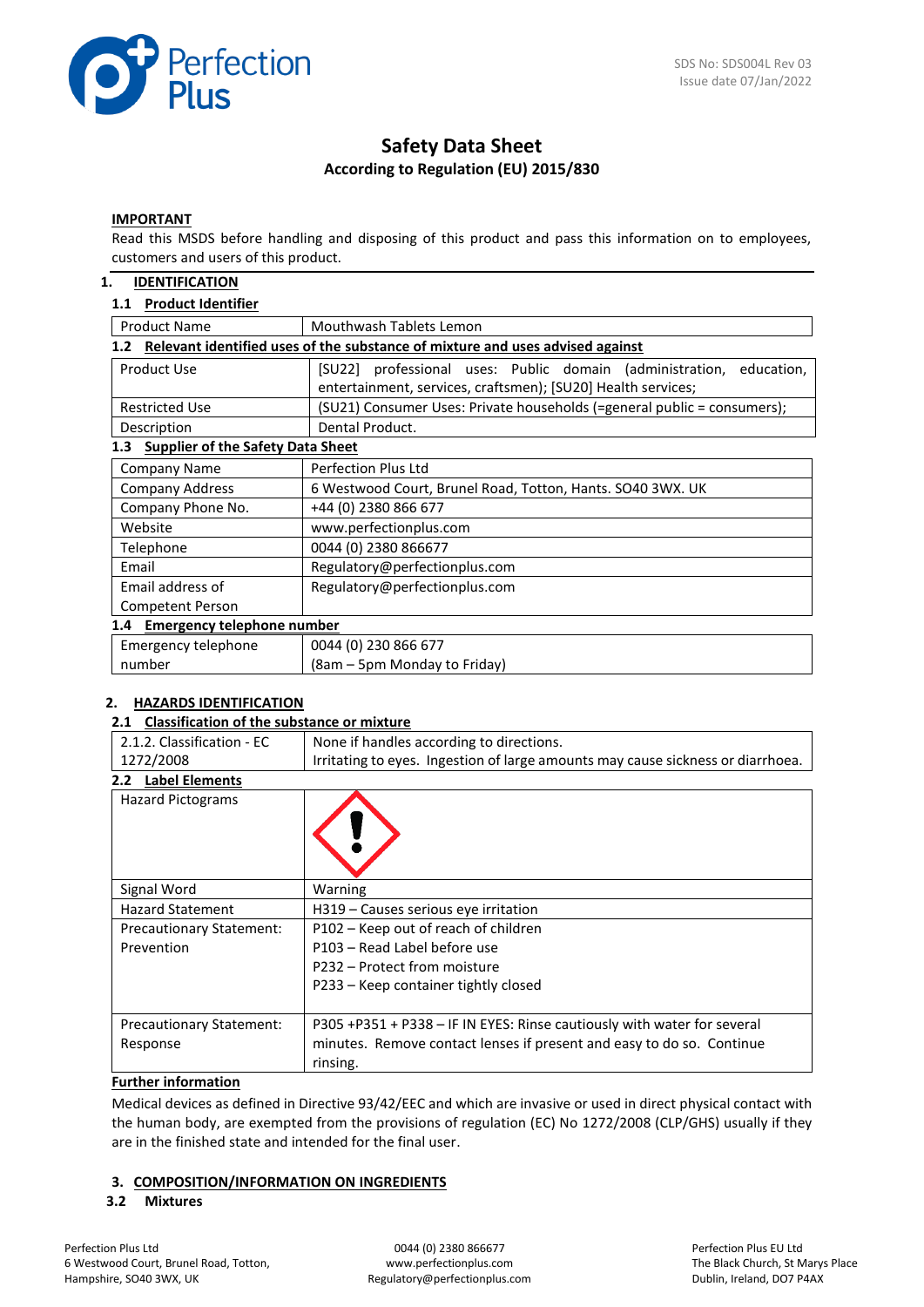

### **EC 1272/2008**

| <b>Chemical Name</b>                   | Index No. | CAS No. | EC No. | <b>REACH</b><br>Registration<br><b>Number</b> | CONC.<br>(% | <b>Classification</b> |
|----------------------------------------|-----------|---------|--------|-----------------------------------------------|-------------|-----------------------|
| Sodium Bicarbonate B.P                 |           |         |        |                                               |             |                       |
| Tartaric Acid B.P.                     |           |         |        |                                               |             |                       |
| Sodium Benzoate B.P.                   |           |         |        |                                               |             |                       |
| Approved natural<br>colouring          |           |         |        |                                               |             |                       |
| Menthol B.P.                           |           |         |        |                                               |             |                       |
| Thymol B.P.                            |           |         |        |                                               |             |                       |
| Approved natural<br>flavouring (lemon) |           |         |        |                                               |             |                       |

All ingredients are non-hazardous at the levels of inclusion.

## **4. FIRST AID MEASURES**

### **4.1 Description of first aid measures**

| <b>Inhalation</b> | Move the exposed person to fresh air. If breathing is irregular or stopped, give artificial |  |  |
|-------------------|---------------------------------------------------------------------------------------------|--|--|
|                   | respiration.                                                                                |  |  |
| Eye Contact       | Rinse with plenty of water, consult a physician.                                            |  |  |
| Skin contact      | Wash skin first with water and then soap and water. If in doubt seek medical help.          |  |  |
| Ingestion         | Ingestion of large amounts can cause sickness and diarrhoea. If in doubt seek medical help. |  |  |
|                   | <b>General information</b>                                                                  |  |  |
|                   | If you feel unwell, seek medical advice (show the label where possible).                    |  |  |

#### **5. FIRE FIGHTING MEASURES**

#### **5.1 Extinguishing media**

|  | Powder, foam, carbon dioxide, sand, water spray.          |
|--|-----------------------------------------------------------|
|  | 5.2 Special hazards arising from the substance or mixture |
|  | Not flammable.                                            |
|  | 5.3 Advice for firefighters                               |
|  | Wear suitable respiratory equipment when necessary.       |
|  |                                                           |

## **6. ACCIDENTAL RELEASE MEASURES**

## **6.1 Personal precautions, protective equipment and emergency procedures**

| Ensure adequate ventilation of the working area.                                      |
|---------------------------------------------------------------------------------------|
| 6.2 Environmental precautions                                                         |
| Do not empty in to drains.                                                            |
| 6.3 Methods and material for containment and cleaning up                              |
| Contain tablets or solution and transfer to suitable containers for disposal.         |
| 6.4 Reference to other sections                                                       |
| See section 13 for disposal information. See section 8 for exposure controls/personal |
| protection.                                                                           |

## **7. HANDLING AND STORAGE**

## **7.1 Precautions for safe handling**

|                                                                             | No special precautions. |  |  |
|-----------------------------------------------------------------------------|-------------------------|--|--|
| 7.2 Conditions for safe storage, including any incompatibilities            |                         |  |  |
| Store above freezing and below 30°C. Keep container tightly closed and dry. |                         |  |  |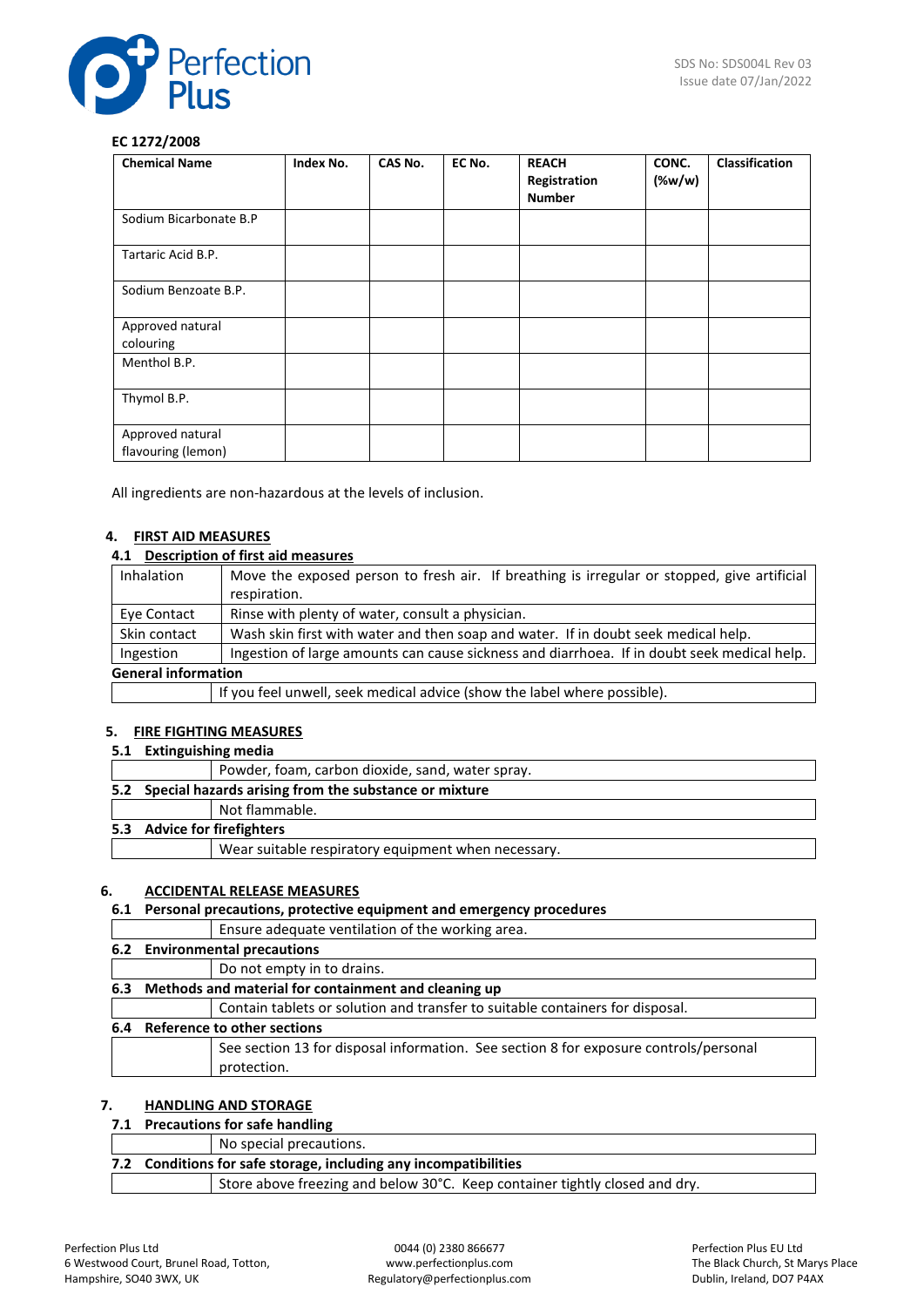

#### **7.3 Recommended packaging :**

| Container of solvent-stable plastics. |  |
|---------------------------------------|--|
|---------------------------------------|--|

#### **7.4 Specific end use(S)**

| See section 1.2. Relevant identified uses of the substance or mixture and uses advised |
|----------------------------------------------------------------------------------------|
| against for further information.                                                       |
|                                                                                        |

#### **8. EXPOSURE CONTROLS/PERSONAL PROTECTION**

#### **8.1 Control parameters**

| Νc<br>) data<br>' dvdildDie. |  |
|------------------------------|--|

#### **8.2 Exposure controls**

|                                           | N/a                                              |  |  |  |  |
|-------------------------------------------|--------------------------------------------------|--|--|--|--|
| Appropriate engineering controls<br>8.2.1 |                                                  |  |  |  |  |
|                                           | Ensure adequate ventilation of the working area. |  |  |  |  |
| 8.2.2<br>Individual protection measures   |                                                  |  |  |  |  |
| N/a<br>Hygiene measures                   |                                                  |  |  |  |  |
| Eye/face protection                       | N/a                                              |  |  |  |  |
| Skin protection -                         | N/a                                              |  |  |  |  |
| Hand protection                           |                                                  |  |  |  |  |
| Respiratory protection                    | N/a                                              |  |  |  |  |

#### **9. PHYSICAL AND CHEMICAL PROPERTIES**

#### **9.1. Information on basic physical and chemical properties**

| Appearance          | Yellow effervescent<br>tablets forming a<br>coloured solution with<br>water | Density                     | Not applicable.                                        |
|---------------------|-----------------------------------------------------------------------------|-----------------------------|--------------------------------------------------------|
| Odour               | Lemon                                                                       | Relative vapour density     | Not applicable.                                        |
| рH                  | Approx. 7 when<br>dissolved                                                 | Solubility in water         | <b>Effervescent tablets</b><br>fully soluble in water. |
| Decomposition temp. | Not applicable.                                                             | <b>Explosion properties</b> | Not applicable.                                        |

## **9.2. Other information**

| Conductivity                     | No data available |
|----------------------------------|-------------------|
| Surface tension                  | No data available |
| Gas group                        | Not applicable.   |
| Benzene content                  | No data available |
| Lead content                     | No data available |
| VOC (Volatile organic compounds) | No data available |

#### **10. STABILITY AND REACTIVITY**

#### **10.1 Stability**

|                          | Dissolves in water with evolution of CO2.           |
|--------------------------|-----------------------------------------------------|
|                          | 10.2 Materials to avoid                             |
|                          | Carbon dioxide, water and inert solid residue.      |
| 10.3 Hazardous reactions |                                                     |
|                          | None if handled and stored according to directions. |
|                          |                                                     |

#### **11. TOXICOLOGICAL INFORMATION**

#### **11.1 Information on toxicological effects**

There is no toxicological data specific to this product.

| Acute toxicity            | Not applicable. |
|---------------------------|-----------------|
| Skin corrosion/irritation | Not applicable. |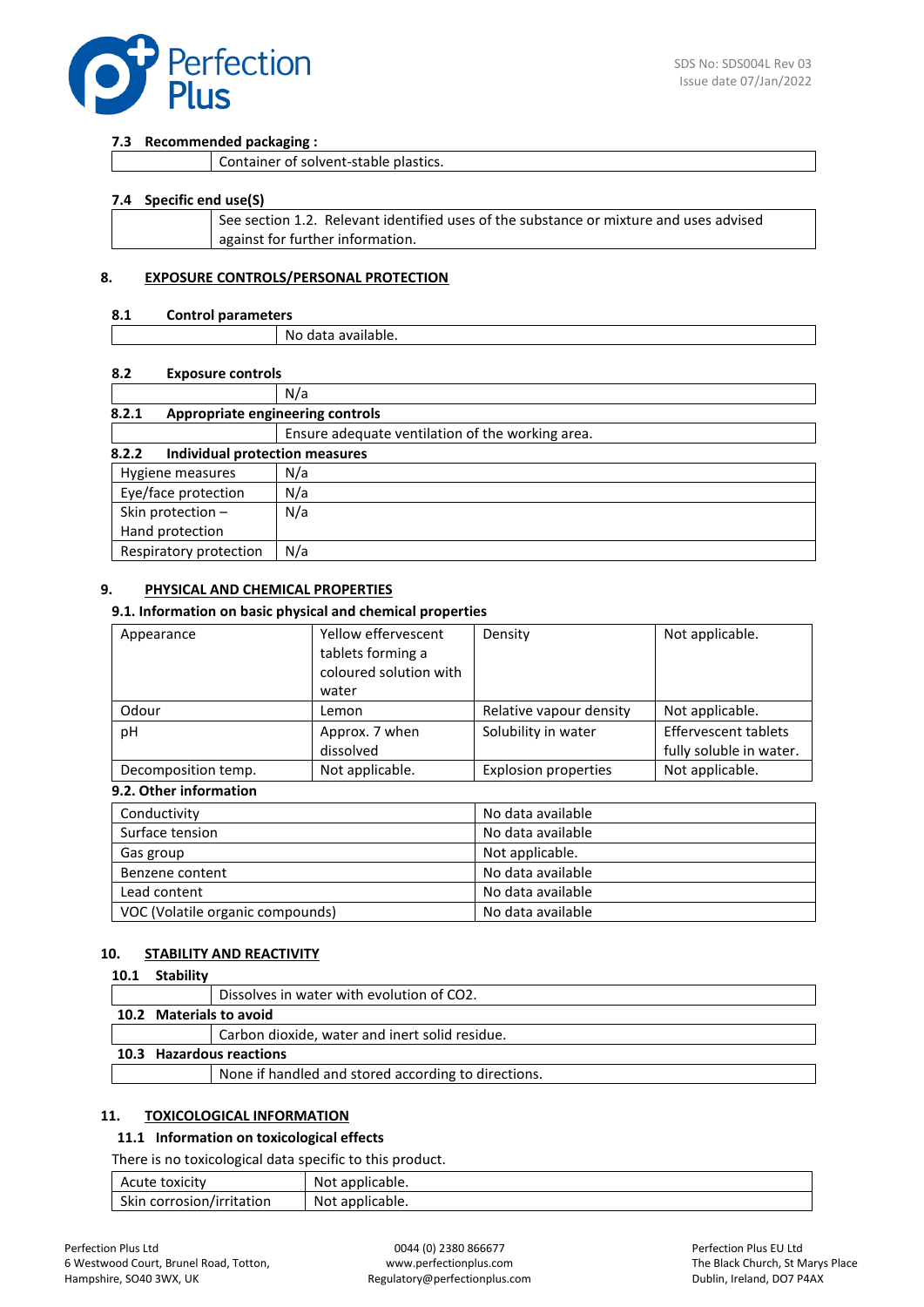

| Serious eye       | Not applicable. |
|-------------------|-----------------|
| damage/irritation |                 |
| Specific effect   | Not applicable. |

#### **12. ECOLOGICAL INFORMATION**

# **12.1 Toxicity**

|                                    | No environmental hazard is anticipated. |  |
|------------------------------------|-----------------------------------------|--|
| 12.2 Persistence and degradability |                                         |  |
|                                    | No data is available on this product.   |  |

### **13. DISPOSAL CONSIDERATIONS**

#### **13.1 Waste treatment methods**

#### **Disposal Methods**

| Use proper landfill disposal or incineration accordance with local, state and federal |
|---------------------------------------------------------------------------------------|
| regulation.                                                                           |

#### **14. TRANSPORT INFORMATION**

#### **14.1 UN number**

|      |                                                                          | No special precautions                                   |
|------|--------------------------------------------------------------------------|----------------------------------------------------------|
|      | 14.2 UN proper shipping name                                             |                                                          |
|      |                                                                          | The product is not classified as dangerous for carriage. |
|      | 14.3 Transport hazard class(es)                                          |                                                          |
|      |                                                                          | The product is not classified as dangerous for carriage. |
|      | 14.4 Packing group                                                       |                                                          |
|      |                                                                          | The product is not classified as dangerous for carriage. |
|      | 14.5 Environmental hazards                                               |                                                          |
|      |                                                                          | The product is not classified as dangerous for carriage. |
| 14.6 | Special precautions for user                                             |                                                          |
|      |                                                                          | The product is not classified as dangerous for carriage. |
| 14.7 | Transport in bulk according to Annex II of MARPOL 73/78 and the IBC Code |                                                          |
|      |                                                                          | The product is not classified as dangerous for carriage. |

### **15. REGULATORY INFORMATION**

### **15.1 Safety, health and environmental regulations/legislation specific for the substance or mixture**

| Regulations | COMMISION REGULATION (EU) No 453/2010 of 20 May 2010 amending Regulation (EC) No         |  |
|-------------|------------------------------------------------------------------------------------------|--|
|             | 1907/2006 of the European Parliament and of the Council on the Registration, Evaluation, |  |
|             | Authorisation and Restriction of Chemicals (REACH), establishing a European Chemicals    |  |
|             | Agency, amending Directive 1999/45/EC and repealing Council Regulation (EEC) No 793/93   |  |
|             | and Commission Regulation (EC) No 1488/94 as well as Council Directive 76/769/EEC and    |  |
|             | Commission Directives 91/155/EEC, 93/67/EEC, 93/105/EC and 2000/21/EC. REGULATION        |  |
|             | (EC) No 1907/2006 OF THE EUROPEAN PARLIAMENT AND OF THE COUNCIL of 18 December           |  |
|             | 2006 concerning the Registration, Evaluation, Authorisation and Restriction of Chemicals |  |
|             | (REACH), establishing a European Chemicals Agency, amending Directive 1999/45/EC and     |  |
|             | repealing Council Regulation (EEC) No 793/93 and Commission Regulation (EC) No 1488/94   |  |
|             | as well as Council Directive 76/769/EEC and Commission Directives 91/155/EEC,            |  |
|             | 93/67/EEC, 93/105/EC and 2000/21/EC.                                                     |  |
|             | 15.2. Chamical Safety Accordment                                                         |  |

# **15.2 Chemical Safety Assessment**

No data available.

## **16. OTHER INFORMATION**

### **Other information**

| Text of Hazard Statements in | H319 – Causes serious eye irritation |
|------------------------------|--------------------------------------|
| Section 3                    | P102 – Keep out of reach of children |